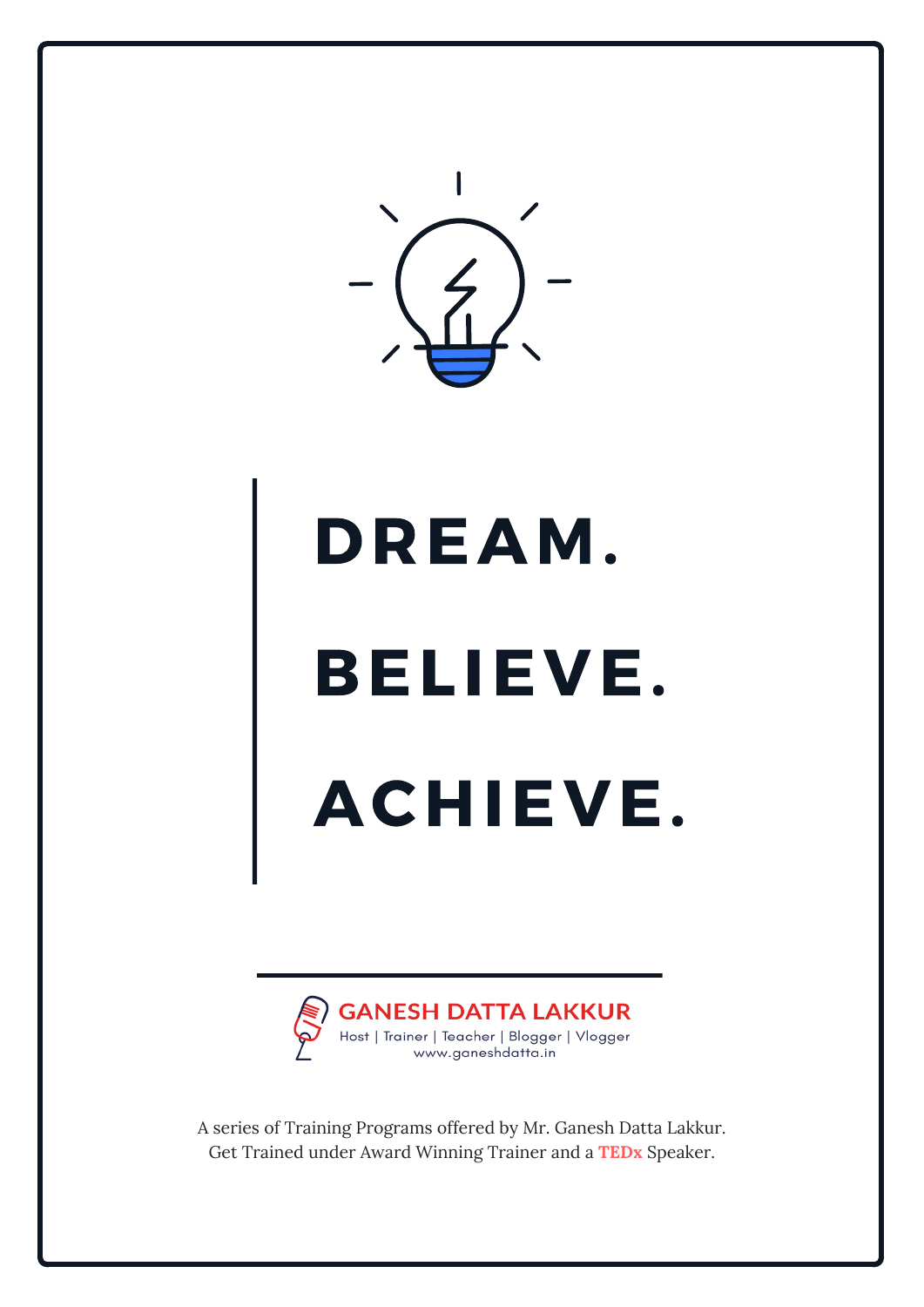## TRAINING PROGRAMS

#### Personality Development - Personal Branding 1. BE THE BEST YOU!

- a. What is Personality?
- b. Influencing factors of Personality
- c. Know your Personality Activity Test
- d. Cognitive Approach
- e. Constructing Positive Self-esteem
- f. SWOT analysis
- g. How to handle Situations and Stress.

#### 2. WATCH YOUR TONE & CONVERSE RIGHT! Communication – Effective Presentation Skills

a. The Process of Communication.

- b. The formula of Communication.
- c. Communication & Perception.
- d. Barriers to Communication Questioning Skills.
- e. Listening Skills Telephone Techniques.
- 

f. Business Writing Skills.

- g. Public Speaking Skills.
- h. Body Language in the presentations.
- i. Handling questions in a presentation.

### 3. STAND APART! Leadership Techniques

- a. What is Leadership?
- b. Leaders Vs Followers.
- c. Managers Vs Leaders.
- d. Testing Leadership Potential.
- e. Your Personality Conduit of Leadership.
- f. Team Leadership Problem solving.
- g. Leadership & Conflict Resolution.
- h. Assertiveness and Leadership.
- i. Creation of Intangible Assets.